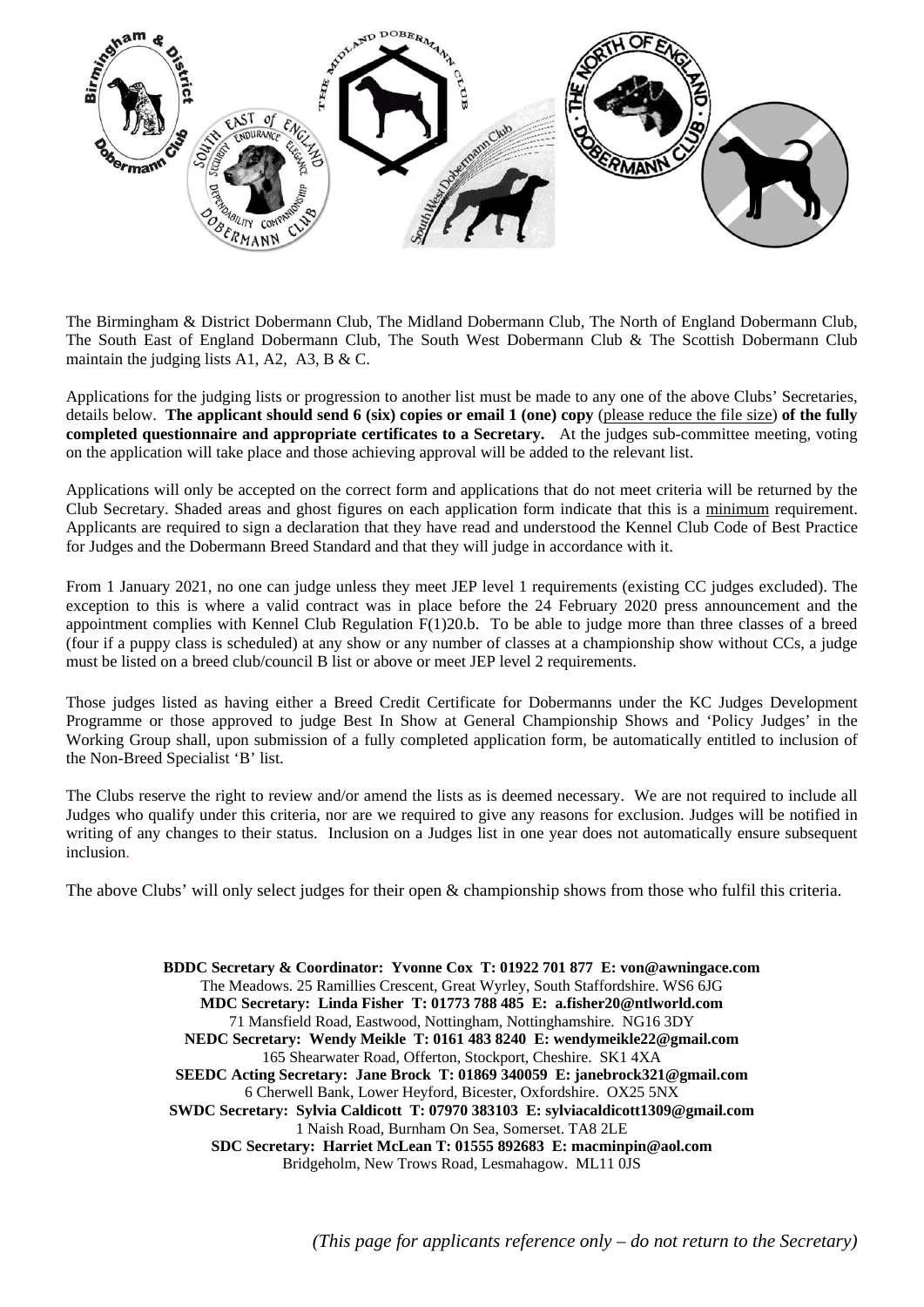

# **A1 QUESTIONNAIRE ~ GUIDANCE TO COMPLETION**

For people who have previously been approved by The Kennel Club to award CC's in the breed, have completed their first appointment and have the support of the six breed clubs. The persons named on this list must have fulfilled the requirements of A3 list.

# **Requirements & Notes**

- **1. To have judged 1 (one) Dobermann Breed Club Open Show.**
- **2. To have judged the breed at a minimum of 10 (ten) all breed Open or Championship Shows without CC's with an adequate geographical spread.**  *(Breed club open shows do not count towards this)*
- **3. To have judged a minimum of 40 (forty) classes of Dobermanns.** *(You must only list the classes where dogs were actually present; NOT the number of classes scheduled to take place).*
- **4. To have judged a minimum of 120 (one hundred and twenty) dogs of this breed.**  *(\* See updated KC directive on the following page regarding eligible numbers)*
- **5. To have attended at least 1 (one) Dobermann breed appreciation day.***(\*\* BAD; formerly known as breed specific education seminar)* run in accordance with the relevant Kennel Club Code of Best Practice. *(Copy of attendance certificate for EITHER required)*
- **6. To have taken & passed a multiple choice question paper on the breed standard.**  *(Copy of pass certificate required)*
- **7. To have attended a seminar given by a Kennel Club Accredited Trainer and passed the relevant examination on Kennel Club Regulations and Judging Procedures.**  *(Copy of pass certificate required)*
- **8. To have attended a seminar given by a Kennel Club Accredited Trainer on Conformation & Movement.** *(Copy of attendance certificate required)*
- **9. To have attended a Points of the Dog Assessment conducted by a Kennel Club Accredited Trainer and passed the assessment.** *(Formerly known as Conformation & Movement 'Hands on Assessment' - Copy of pass certificate required)*
- **10. To have stewarded at 6 (six) Shows.**
- **11. To have attended a Dobermann breed specific judging competence assessment and passed the the assessment test.** *(\*\*\* Previously known as 'judges assessment examination' – EITHER a 'Breed Certificate In Judging Competence' award OR a DBC Judges Assessment Test 'Pass' in: (i) Written Assessment Test, (ii) "Hands On", (iii) Critique Writing is required. Copy of pass certificate(s) required.*
- **12. To have bred and/or owned a minimum of 3 (three) dogs when they obtained their first entry in The Kennel Club Stud Book**

*(Save in exceptional circumstances-please give a written explanation)* 

**13. To have previously awarded CC's in this breed.** 

# **PLEASE use block capitals and sign & date the declaration at the end of the questionnaire.**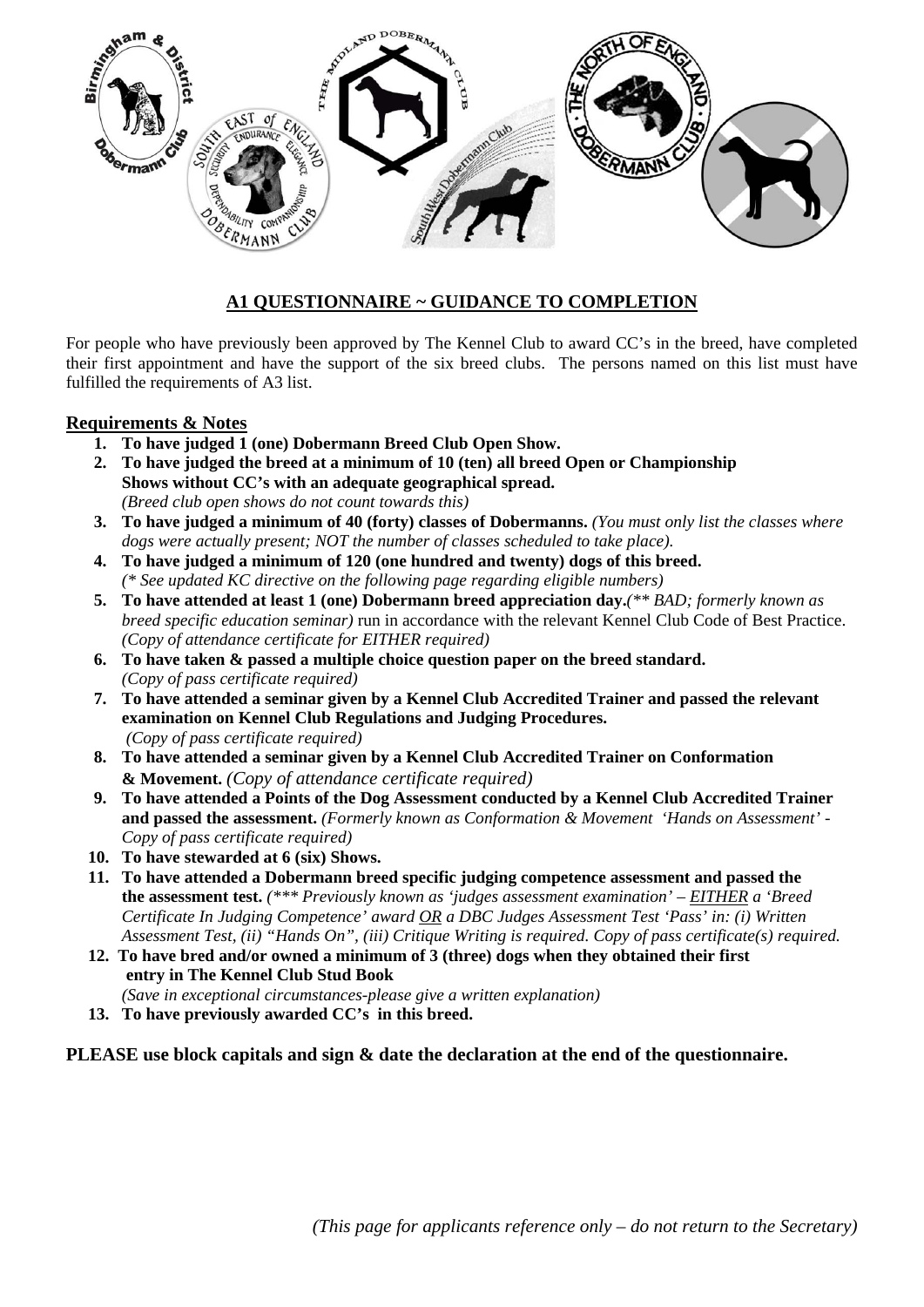# *\* The following types of event may be used to claim hands-on experience numbers:*

- *Breed classes at Championship shows without CC's*
- *Breed classes at open shows*
- *Breed classes at limited shows*
- Mock/training classes at breed club shows (practical judging days) only **one** occasion can be *claimed and a maximum of five dogs*
- *Dogs judged at Kennel Club approved assessments, only one occasion can be claimed and a maximum of five dogs - cannot be used in addition to mock/training classes*
- *Dogs judged at inter or intra-club single-breed matches*
- *Special award classes at breed club shows*
- *Supported entry shows*
- *Dogs judged at single breed dog of the year competitions*
- *Overseas appointments*

### *Dogs judged at the following types of event may not be included in a judges' hands-on experience:*

- *AVNSC and variety classes*
- *At fun days*
- *Conjointly with other judges at events where the candidate judge is not required to give independent judgment on the dogs*
- *Any JEP mentoring sessions*

*\*\* Candidates will have received a 'Certificate of Attendance. Some Breed Council breed specific seminars included the Written Test which will be annotated onto the certificate* 

*\*\*\* Successful candidates will have received a 'Breed Certificate in Judging Competence'. Older certificates issued by the Breed Council for Judges Assessment Tests need to cover the three aspects; Critique Writing, Hands On & Written Test on one or multiple certificates.*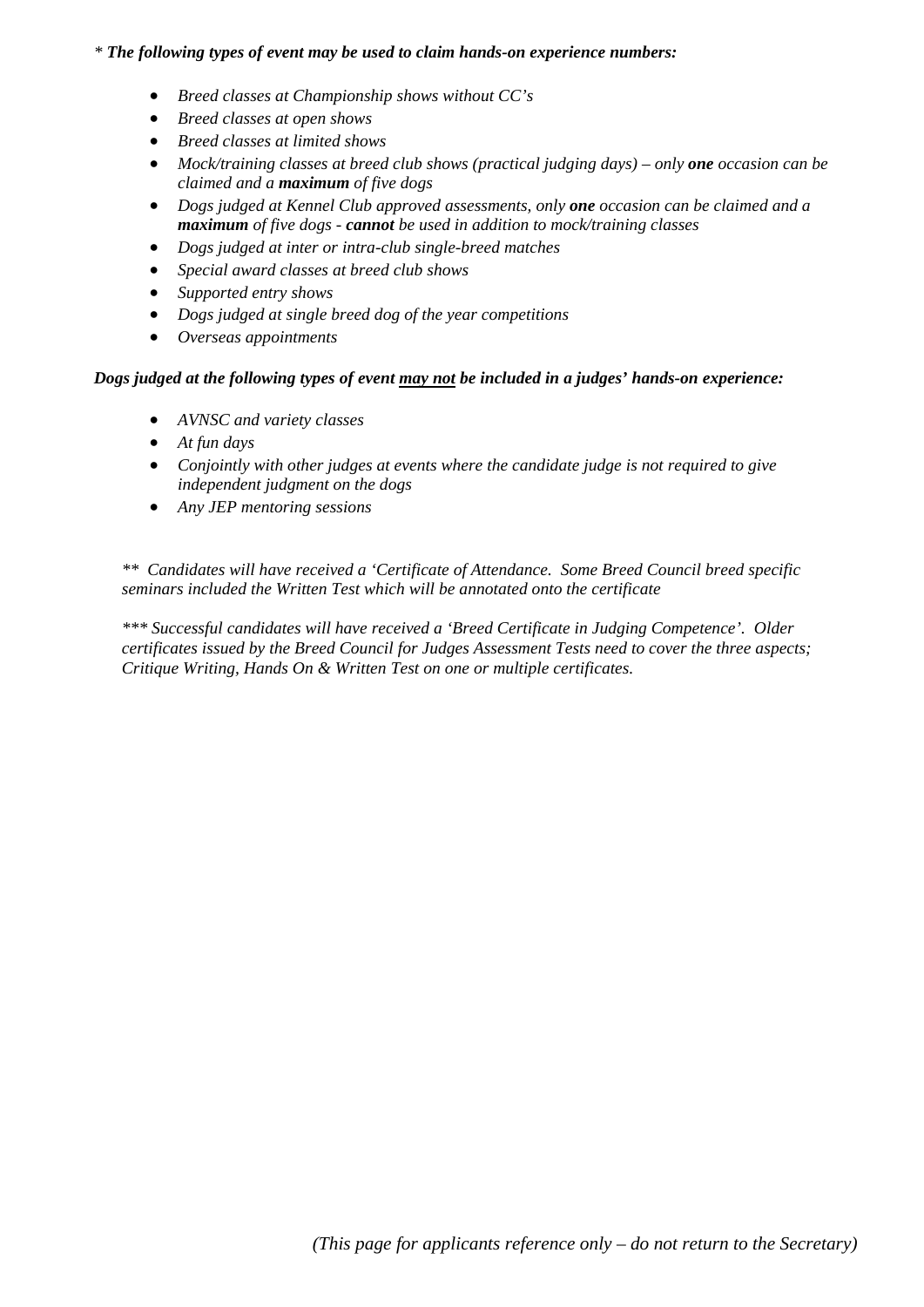

# **A1 QUESTIONNAIRE**

# **DETAILS OF DOBERMANN JUDGING ONLY**

 **(a) All Breeds Open & (Non CC) Championship Shows ONLY** 

|                         | <b>Name of Host Show Society</b> | <b>Date</b> | <b>Type of Show:</b><br>Open or<br>Non CC Champ | Number of<br><b>Classes</b><br><b>With Dogs</b><br>Present | Number of<br><b>Dogs</b><br><b>Entered</b> | Number of<br>Dogs in<br><b>Attendance</b> |
|-------------------------|----------------------------------|-------------|-------------------------------------------------|------------------------------------------------------------|--------------------------------------------|-------------------------------------------|
| $\mathbf{1}$            |                                  |             |                                                 |                                                            |                                            |                                           |
| $\overline{2}$          |                                  |             |                                                 |                                                            |                                            |                                           |
| $\mathbf{3}$            |                                  |             |                                                 |                                                            |                                            |                                           |
| $\overline{\mathbf{4}}$ |                                  |             |                                                 |                                                            |                                            |                                           |
| $\sqrt{5}$              |                                  |             |                                                 |                                                            |                                            |                                           |
| $\boldsymbol{6}$        |                                  |             |                                                 |                                                            |                                            |                                           |
| $\overline{7}$          |                                  |             |                                                 |                                                            |                                            |                                           |
| $\bf 8$                 |                                  |             |                                                 |                                                            |                                            |                                           |
| 9                       |                                  |             |                                                 |                                                            |                                            |                                           |
| 10                      |                                  |             |                                                 |                                                            |                                            |                                           |
| 11                      |                                  |             |                                                 |                                                            |                                            |                                           |
| 12                      |                                  |             |                                                 |                                                            |                                            |                                           |
| 13                      |                                  |             |                                                 |                                                            |                                            |                                           |
| 14                      |                                  |             |                                                 |                                                            |                                            |                                           |
| 15                      |                                  |             |                                                 |                                                            |                                            |                                           |
| 16                      |                                  |             |                                                 |                                                            |                                            |                                           |
| 17                      |                                  |             |                                                 |                                                            |                                            |                                           |
| 18                      |                                  |             |                                                 |                                                            |                                            |                                           |
| 19                      |                                  |             |                                                 |                                                            |                                            |                                           |
| 20                      |                                  |             |                                                 |                                                            |                                            |                                           |
|                         |                                  |             | <b>SUB TOTAL CARRIED FORWARD (a)</b>            | (40)                                                       |                                            |                                           |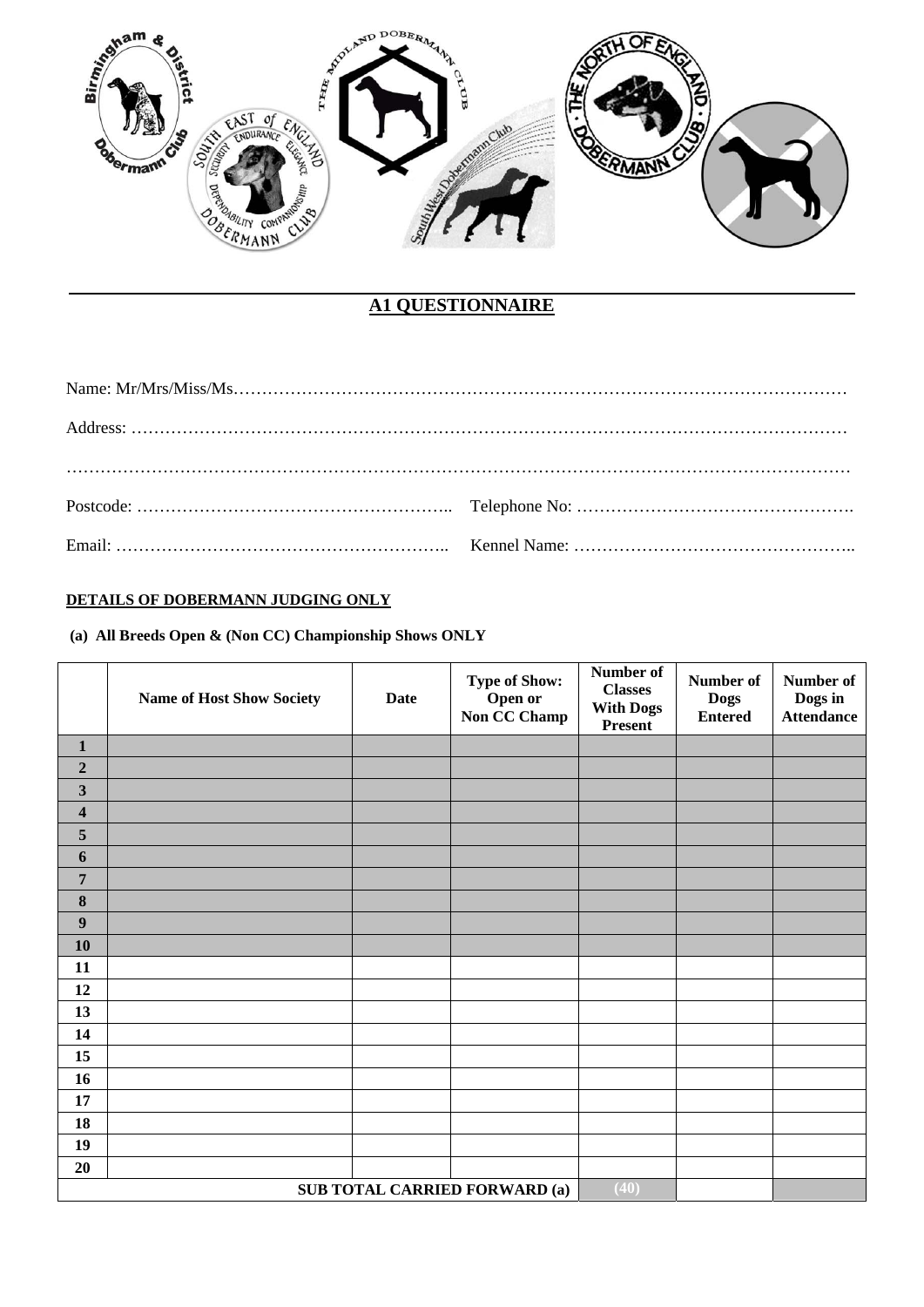#### **(b) Breed Club Open Show(s)**

| <b>Name of Host Breed Club</b>       | <b>Date</b> | <b>Number of Dogs</b><br><b>Entered</b> | <b>Number of Dogs</b><br>in Attendance |
|--------------------------------------|-------------|-----------------------------------------|----------------------------------------|
|                                      |             |                                         |                                        |
|                                      |             |                                         |                                        |
|                                      |             |                                         |                                        |
|                                      |             |                                         |                                        |
| <b>SUB TOTAL CARRIED FORWARD (b)</b> |             |                                         |                                        |

#### **(c) Dogs Judged At Events Other Than Breed, Non-CC or Open Shows**

|                                      | <b>Type of Event</b> | Date | <b>Exam or</b><br><b>Class</b> | <b>Number of Dogs</b><br><b>Entered</b> | <b>Number of Dogs</b><br>in Attendance |
|--------------------------------------|----------------------|------|--------------------------------|-----------------------------------------|----------------------------------------|
|                                      |                      |      |                                |                                         |                                        |
| 2                                    |                      |      |                                |                                         |                                        |
| 3                                    |                      |      |                                |                                         |                                        |
| 4                                    |                      |      |                                |                                         |                                        |
|                                      |                      |      |                                |                                         |                                        |
| <b>SUB TOTAL CARRIED FORWARD (c)</b> |                      |      |                                |                                         |                                        |

| <b>TOTALS</b>                                              | Number of<br><b>Classes With</b><br><b>Dogs Present</b> | Number of<br><b>Dogs</b><br><b>Entered</b> | <b>Number of Dogs</b><br>in Attendance |
|------------------------------------------------------------|---------------------------------------------------------|--------------------------------------------|----------------------------------------|
| Sub Total of All Breeds Open/Non CC Championship Shows (a) | (40)                                                    |                                            |                                        |
| <b>Sub Total From Breed Club Shows (b)</b>                 |                                                         |                                            |                                        |
| Sub Total From Dogs Judged at Events (c)                   |                                                         |                                            |                                        |
| <b>GRAND TOTAL</b> $(a + b + c)$                           |                                                         |                                            |                                        |

#### **DETAILS OF SEMINARS ATTENDED & EXAMINATIONS PASSED**

i) Kennel Club Policy Requirements:

|              |                                  | Name of KC Accredited Trainer | Date | <b>Certificate</b><br><b>Present?</b> $\sqrt{}$ |
|--------------|----------------------------------|-------------------------------|------|-------------------------------------------------|
| $\mathbf{A}$ | Requirements of A Dog Show Judge |                               |      |                                                 |
| $\mathbf{B}$ | Conformation & Movement Seminar  |                               |      |                                                 |
|              | Points of the Dog Assessment     |                               |      |                                                 |

ii) Details of Dobermann Breed specific educational seminar(s) attended (BAD):

| <b>Name of Host Breed Club</b> | Date | Certificate Present? $\sqrt{}$ |
|--------------------------------|------|--------------------------------|
|                                |      |                                |
|                                |      |                                |
|                                |      |                                |

iii) Details of Dobermann Breed specific multiple choice breed standard question paper:

| <b>Name of Host Breed Club</b> | Date | Certificate Present? √ |
|--------------------------------|------|------------------------|
|                                |      |                        |

iv) Details of Dobermann Breed specific Judging Competence assessment: (\* Either Required)

|                                               | <b>Name of Host Breed Club</b> | Date | <b>Certificate</b><br>Present? $\sqrt{}$ |
|-----------------------------------------------|--------------------------------|------|------------------------------------------|
| * Breed Certificate In Judging Competence     |                                |      |                                          |
| * DBC Judges Assessment Test (i) Written Test |                                |      |                                          |
| $(ii)$ 'Hands On'                             |                                |      |                                          |
| (iii) Critique                                |                                |      |                                          |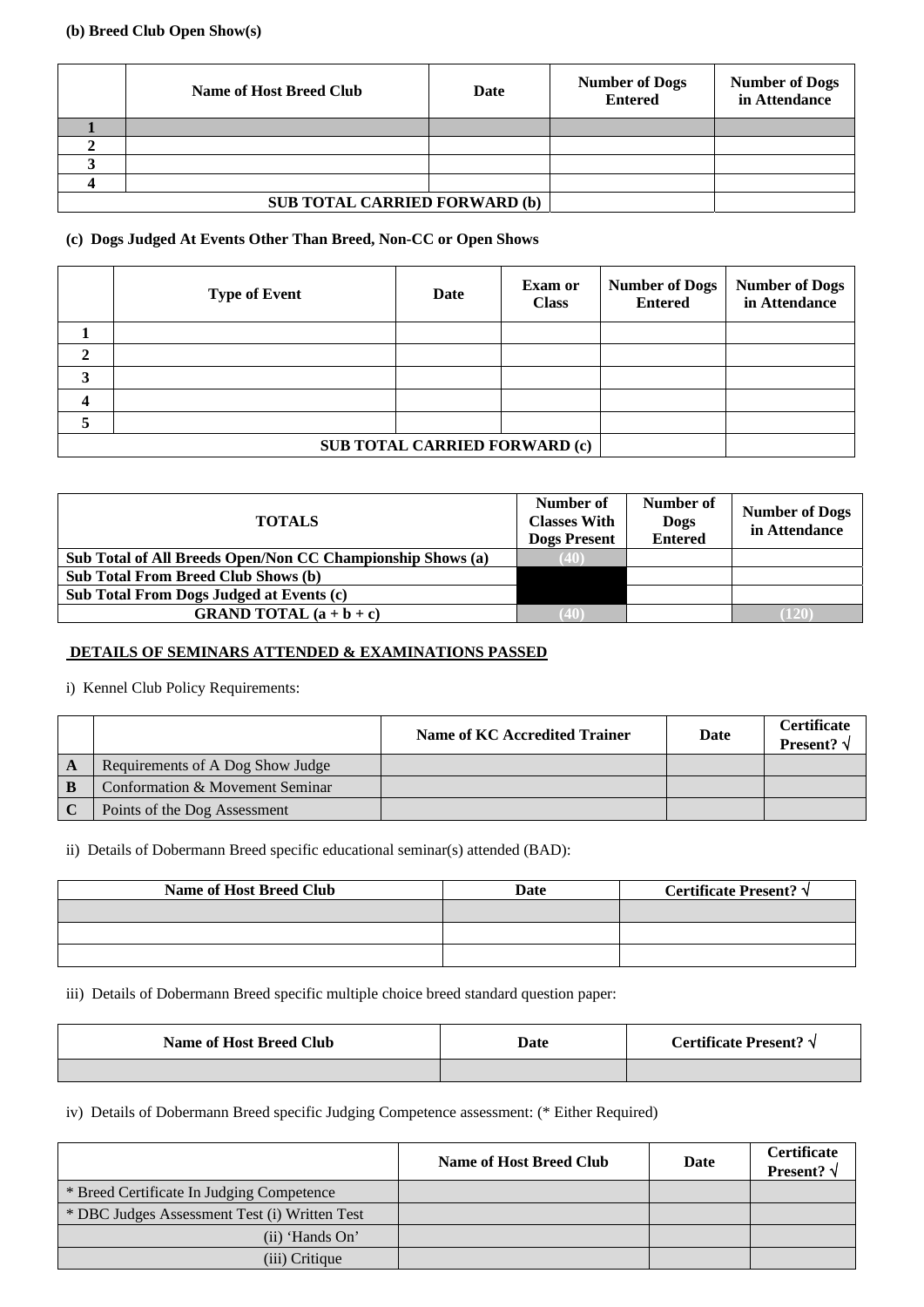#### **STUD BOOK REQUIREMENT**

Details of dogs bred and/or owned by you when they obtained their first entry into the K.C. stud book.

| <b>Name of Dog</b> | Bred (B), Owned (O) or<br>Bred & Owned (B/O) | <b>Stud Book</b><br><b>Number</b> | <b>Date Obtained</b> |
|--------------------|----------------------------------------------|-----------------------------------|----------------------|
|                    |                                              |                                   |                      |
|                    |                                              |                                   |                      |
|                    |                                              |                                   |                      |
|                    |                                              |                                   |                      |
|                    |                                              |                                   |                      |
|                    |                                              |                                   |                      |

#### **STEWARDING EXPERIENCE**

|                | <b>Name of Host Show Society</b> | <b>Date</b> | <b>Type of Show:</b><br><b>Open or Champ</b> | Number of<br><b>Classes/Groups</b> |
|----------------|----------------------------------|-------------|----------------------------------------------|------------------------------------|
| $\blacksquare$ |                                  |             |                                              |                                    |
| $\mathbf{2}$   |                                  |             |                                              |                                    |
| 3              |                                  |             |                                              |                                    |
| 4              |                                  |             |                                              |                                    |
| 5              |                                  |             |                                              |                                    |
| 6              |                                  |             |                                              |                                    |
| ៗ              |                                  |             |                                              |                                    |
| 8              |                                  |             |                                              |                                    |
| 9              |                                  |             |                                              |                                    |
| 10             |                                  |             |                                              |                                    |

## **PREVIOUS CC APPOINTMENT(S)**

Please list previous appointments at which you awarded CC's in Dobermanns:

| Date | Society/Club | <b>Sex CC's Awarded In</b> |
|------|--------------|----------------------------|
|      |              |                            |
|      |              |                            |
|      |              |                            |
|      |              |                            |
|      |              |                            |

### **FUTURE APPOINTMENTS**

Please list any future appointments at which you are to judge Dobermanns:

| Date | Society/Club | <b>Open or</b><br>Championship<br>Show? | If Championship Show - Which sex are<br>you awarding CC's in or both sexes? |
|------|--------------|-----------------------------------------|-----------------------------------------------------------------------------|
|      |              |                                         |                                                                             |
|      |              |                                         |                                                                             |
|      |              |                                         |                                                                             |
|      |              |                                         |                                                                             |
|      |              |                                         |                                                                             |

# **CANINE EDUCATION**

Please give details of any canine educational events you have attended:

| <b>Date</b> | <b>Details</b> |
|-------------|----------------|
|             |                |
|             |                |
|             |                |
|             |                |
|             |                |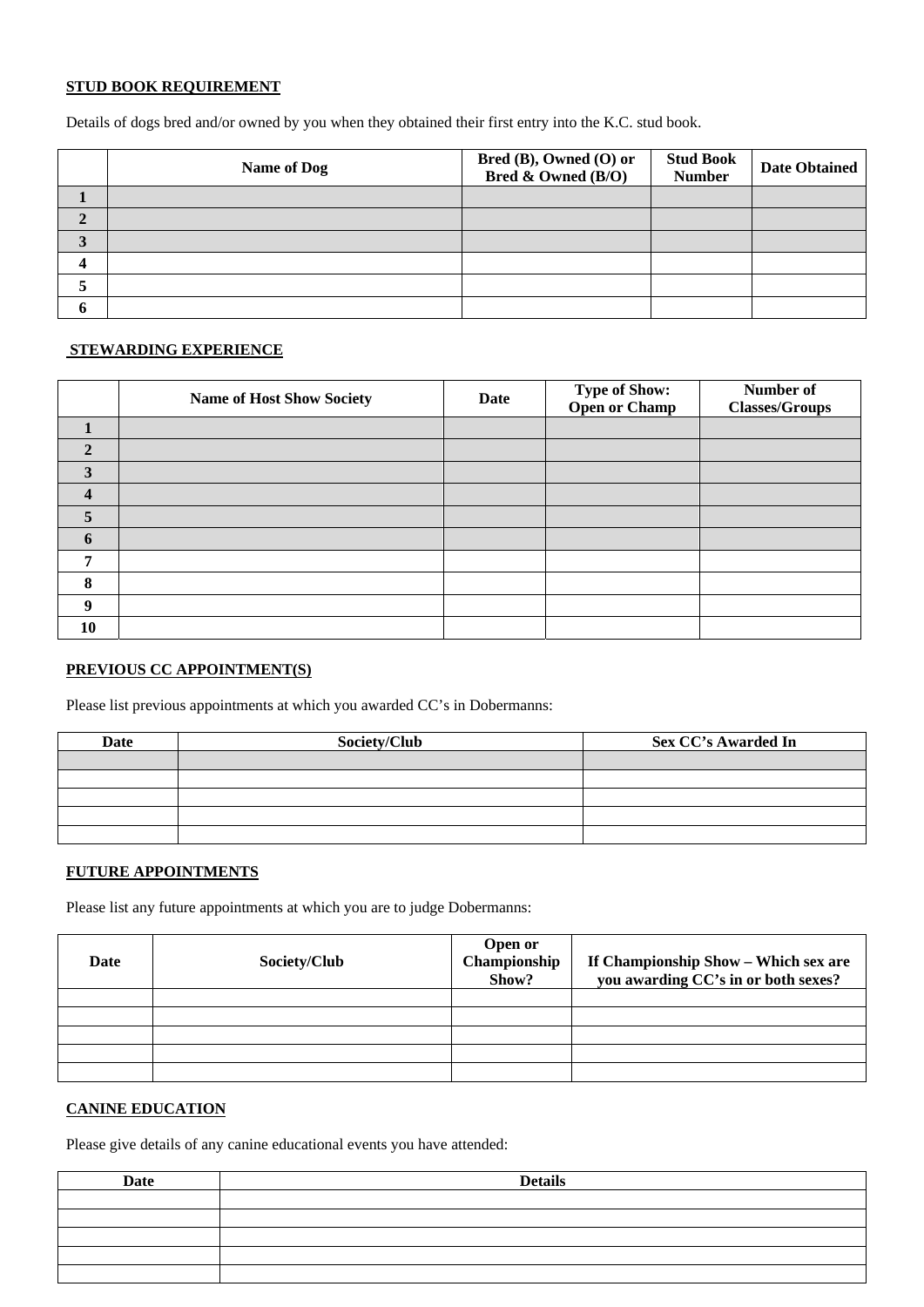#### **OTHER BREEDS**

(a) Please list any other breeds that you are associated with:

| the contract of the contract of the contract of the contract of the contract of                                      |  |
|----------------------------------------------------------------------------------------------------------------------|--|
| <u> 1999 - Jan James James Jan James James James James James James James James James James James James James Jam</u> |  |
|                                                                                                                      |  |
| <u> 1989 - Johann Stoff, amerikansk politiker (d. 1989)</u>                                                          |  |

(b) Please list any other breeds in which you award Kennel Club Challenge Certificates:

| <u> 2000 - 2000 - 2000 - 2000 - 2000 - 2000 - 2000 - 2000 - 2000 - 2000 - 2000 - 2000 - 2000 - 2000 - 2000 - 200</u> |                                                 |
|----------------------------------------------------------------------------------------------------------------------|-------------------------------------------------|
|                                                                                                                      | the contract of the contract of the contract of |
|                                                                                                                      |                                                 |
|                                                                                                                      |                                                 |

#### **BREED SPECIFIC EXPERIENCE (Breed Specialists ONLY)**

State the length of time you have been actively engaged in the successful exhibiting and/or breeding of Dobermanns in your own right (as an individual or partnership or within the family firm):

Years: ………………….. Months: ………………

Date when you first owned a Dobermann: Date: ……………. Month: ……… Year: ……………

### BREED CLUB ACTIVITIES

(a) Please state the Dobermann Breed Club(s) of which you are a member:

| <b>Breed Club</b> | Date: From / To |
|-------------------|-----------------|
|                   |                 |
|                   |                 |
|                   |                 |
|                   |                 |
|                   |                 |
|                   |                 |
|                   |                 |
|                   |                 |
|                   |                 |
|                   |                 |

| (b) Have you ever served on the committee of a Dobermann Club? YES / NO If YES, please give details: |  |  |  |  |  |  |  |
|------------------------------------------------------------------------------------------------------|--|--|--|--|--|--|--|
|------------------------------------------------------------------------------------------------------|--|--|--|--|--|--|--|

| <b>Breed Club</b> | Date: From / To | <b>Position / Responsibilities</b> |
|-------------------|-----------------|------------------------------------|
|                   |                 |                                    |
|                   |                 |                                    |
|                   |                 |                                    |
|                   |                 |                                    |
|                   |                 |                                    |

(ii) BREEDING Please give date(s) of your first and all subsequent litters you have bred:

| Date |    | Date |                      | <b>Date</b> |                             | <b>Date</b> |
|------|----|------|----------------------|-------------|-----------------------------|-------------|
|      |    |      | <b>II</b>            |             | 16                          |             |
|      |    |      | 10<br>┸ <del></del>  |             | 1 <sub>H</sub><br><b>II</b> |             |
|      | ◠  |      | $\sim$<br>⊥ၪ         |             | 18                          |             |
|      | Λ  |      | 14                   |             | 19                          |             |
|      | 10 |      | $\blacksquare$<br>15 |             | 20                          |             |